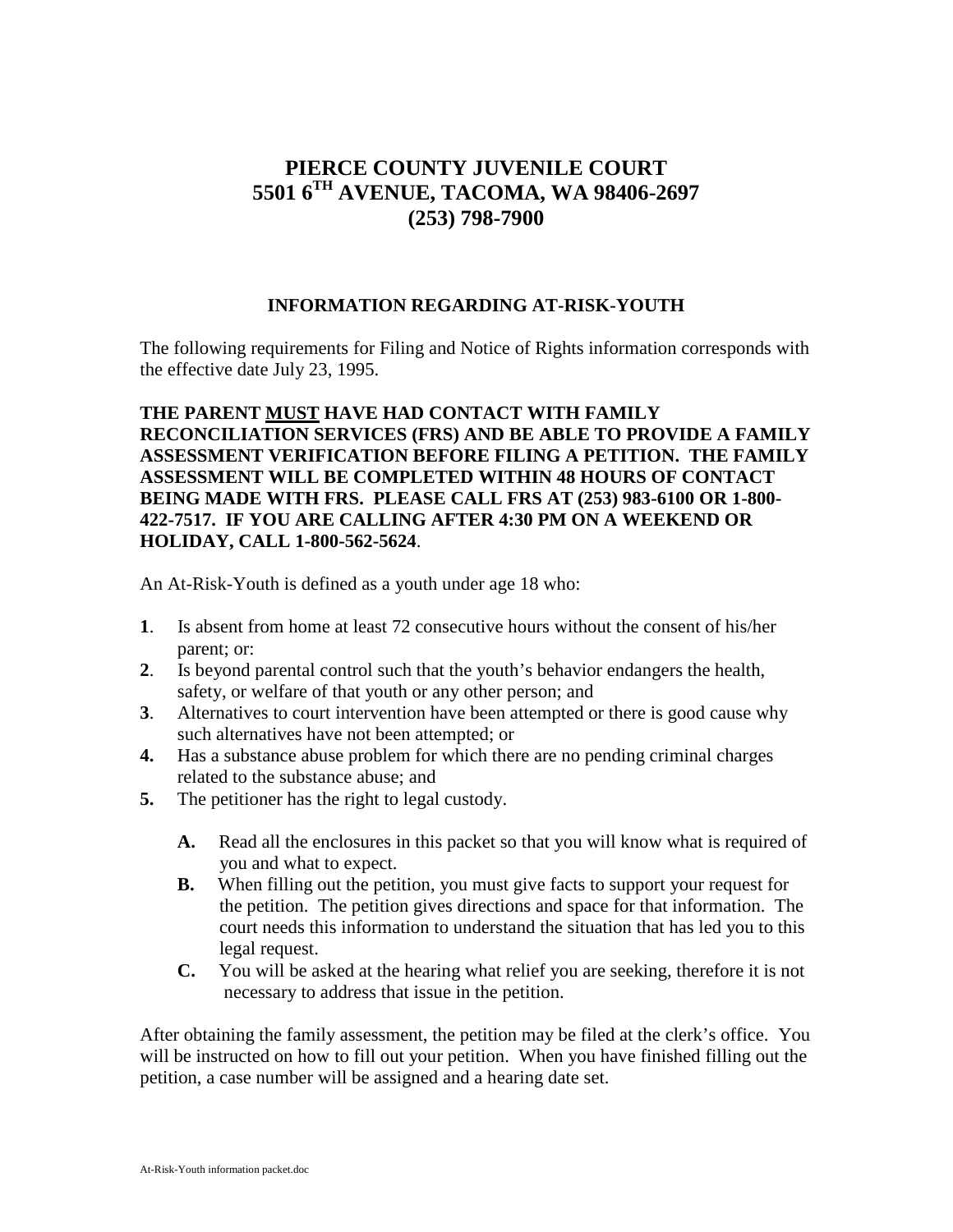## **AT-RISK-YOUTH RCW 13.32A PARENTS RIGHTS AND ADVISEMENT**

### **THE COURT MUST ADVISE YOU OF THE FOLLOWING:**

- **1.** When a properly completed At-Risk-Youth Petition is filed by a parent, the Juvenile Court shall:
	- **a.** Schedule a fact-finding hearing to be held and give the parent the Notice of Hearing, as well as additional copies to provide for service to other parties. Service is to be done by a person age 18 or older and who is not a party to this case.
	- **b. NOTIFY THE PARENT OF THE RIGHT TO BE REPRESENTED BY COUNSEL AT THE PARENT'S OWN EXPENSE;**
	- **c.** Appoint legal counsel for the youth;
	- **d**. Inform youth and his/her parent(s) of the legal consequences of the court finding the youth to be at-risk; and
	- **e.** Notify the parent and the youth of their right to present evidence at the fact finding hearing.
- **2**. In all At-Risk-Youth proceedings, the court shall verbally notify the parent(s) and the youth of the possibility of a finding of contempt for failure to comply with the terms of a court order entered pursuant to 13.32A.250, section 29.
	- **a.** Failure by a party to comply with an order entered is contempt of court as provided in chapter 7.21 RCW;
	- **b.** The court may impose a fine of up to \$100 and confinement of up to seven (7) days, or both for contempt of court;
	- **c.** A youth placed in confinement for contempt shall be placed in confinement only in a secure juvenile detention facility operated by or pursuant to a contract with a county;
	- **d.** A motion for contempt may be made by a parent, a youth, Juvenile Court personnel, or by any public agency, organization, or person having custody of the youth under a court order.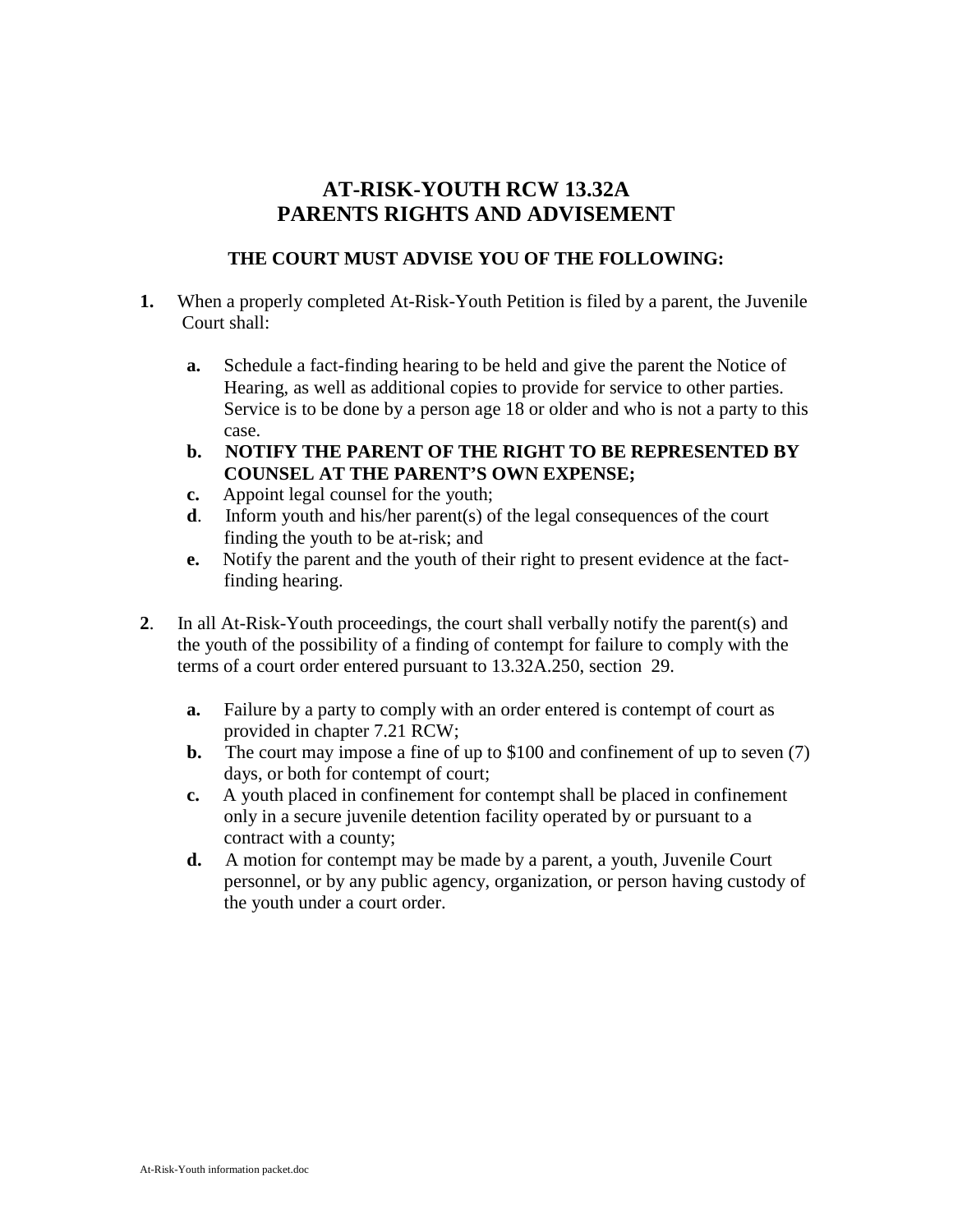# **REQUIREMENTS AND PROCESS FOR AT-RISK-YOUTH PETITION**

- 1. The parent must obtain a Family Assessment Verification Form from Family Reconciliation Services through the Department of Children and Family Services at 1949 South State Street, Tacoma, Washington 98405 at 1-800-562-5624. Family Reconciliation Services shall present the parent with a Family Assessment Verification within two working days AFTER being contacted by the parent, or will acknowledge in writing that they are unable to perform said assessment within required time.
- 2. The parent must properly complete an At-Risk-Youth Petition and file with Pierce County Juvenile Court Clerk's Office.
- 3. Juvenile Court shall set a fact-finding date.
- 4. The parent of the youth has the right to be represented by an attorney at the parent's expense.
- 5. An attorney will be appointed for the youth.
- 6. The court shall hold a fact-finding hearing and upon granting the petition and finding the youth is at-risk, an order shall be entered requiring the youth to reside in the home of his/her parent(s) or in an out-of-home placement as provided in RCW 13.32A.192(2). **IF AN OUT-OF-HOME PLACEMENT IS AGREED TO – THE PARENT SHALL BE FINANCIALLY RESPONSIBLE.**
- 7. A dispositional hearing shall be held no later than fourteen (14) days after the court has granted an At-Risk-Youth Petition. The court will notify all parties of the date and time of the hearing.
- 8. At the dispositional hearing, the court shall consider the recommendations of the parties. The court may enter a dispositional order that will assist the parent(s) in maintaining the care, custody, and control of the youth and assist the family in resolving conflicts/problems.
- 9. The court may set conditions of supervision for the youth that include:
	- a. Regular school attendance;
	- b. Counseling;
	- c. Participation in a substance abuse or mental health out-patient treatment program;
	- d. Reporting on a regular basis to the Department of Children and Family Services or any other designated person or agency; and
	- e. Any other condition the court deems as an appropriate condition of supervision.